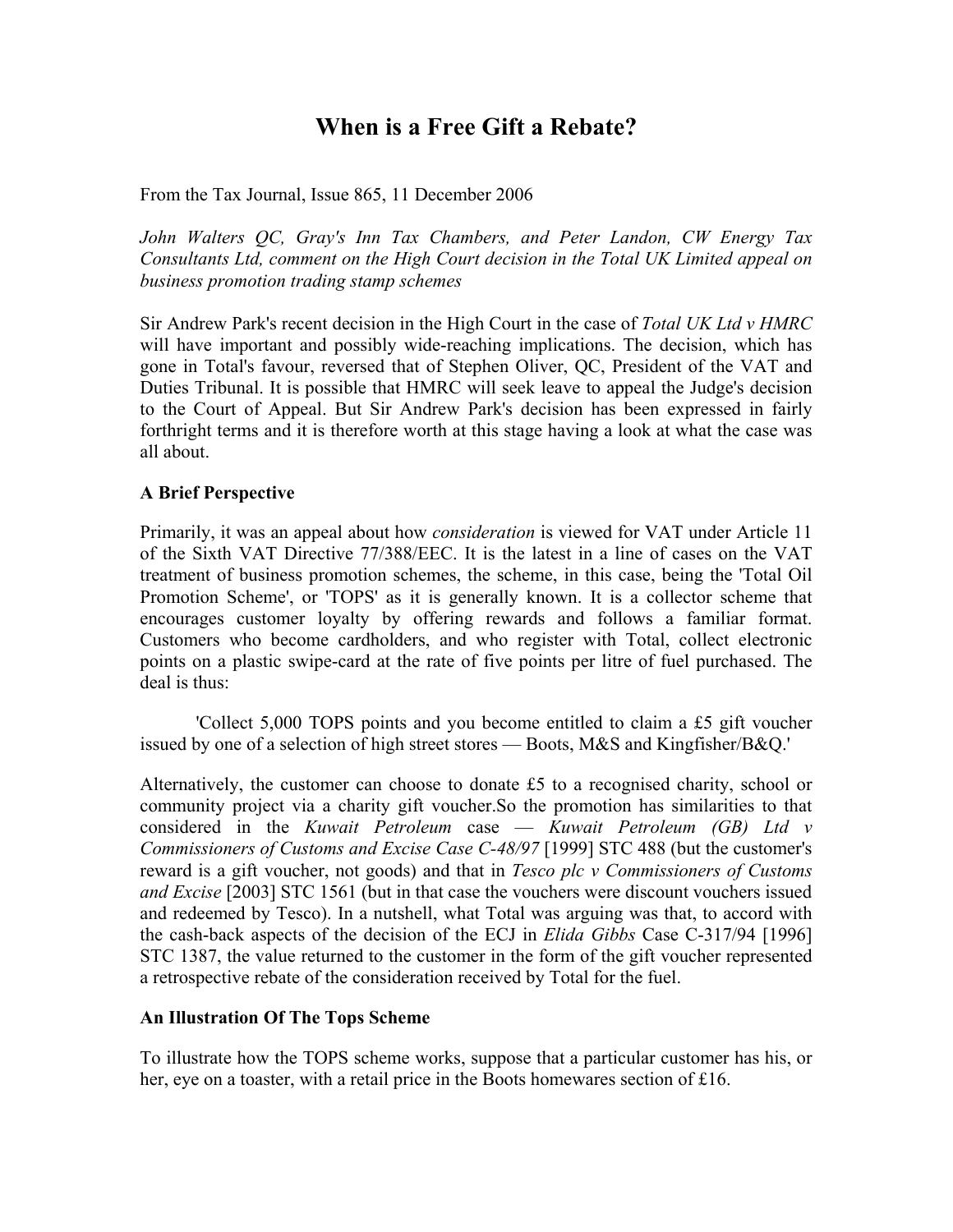To get that toaster, the customer, needs, under the terms of the promotion, to buy 3,000 litres of Total fuel and amass 15,000 points.

Having bought, say, 3,200 litres (16,000 points), the customer decides to apply to Total to redeem 15,000 of them for three Boots Gift vouchers worth £5 each, leaving a balance of 1,000 points on the card.

The customer then takes the vouchers to Boots and exchanges them, with payment of the balance of the purchase price  $-$  £1, for the toaster.

On these facts, Total argued as follows:

 ● Just as the £1 paid by Elida Gibbs in redemption of the cash-back coupons in *Elida Gibbs* resulted in a return of value to the customer, so did the provision of the face-value voucher to the customer by Total, under the TOPS scheme.

There is no supply of goods or services when Total obtains the face value voucher from the high street store; that transaction is indistinguishable from the issue of shares considered in the case of *Kretztechnik v Finanzamt Linz Case C-465/03* [2005] STC 1118.

• Alternatively, if there is a supply to Total by the high street store, it is an exempt supply of services within Article 13B(d)3. Those services are not cost components of supplies of fuel made by Total; they are used by Total in making rebates to customers.

 ● The vouchers are documents evidencing the high street store's obligation to accept them, instead of money, taken at face value. They are securities for money [or better, perhaps, financial instruments] and equivalent to cash.

At Tribunal level, none of these arguments was accepted.

# **The Tribunal's Reasons For Deciding Against Total**

Stephen Oliver QC decided that, if Total were to invoke *Elida Gibbs* successfully, it had to be able to show that the supply of the vouchers by the high street store to Total came within the same chain(s) of transactions as the transactions by which Total supplied fuel to its customers, who later called for the vouchers under the TOPS scheme. What he said was:

'There are two separate but related supply chains. The first is the chain of supply of the road fuel from Total (via the third-party dealer in some instances) to the customer. In contrast to the *Elida Gibbs* scenario, the customer obtains no cash-back voucher from Total in respect of this supply. The second chain starts with the retailer's supply of a £5 gift voucher for Total to use in the redemption process. There is no relevant linkage between the two chains. In particular no part of the cost components in the first supply chain are cost components in the second chain. And, vice versa, none of the cost components in the second chain, e.g. Total's payment for Boots' supply of a voucher …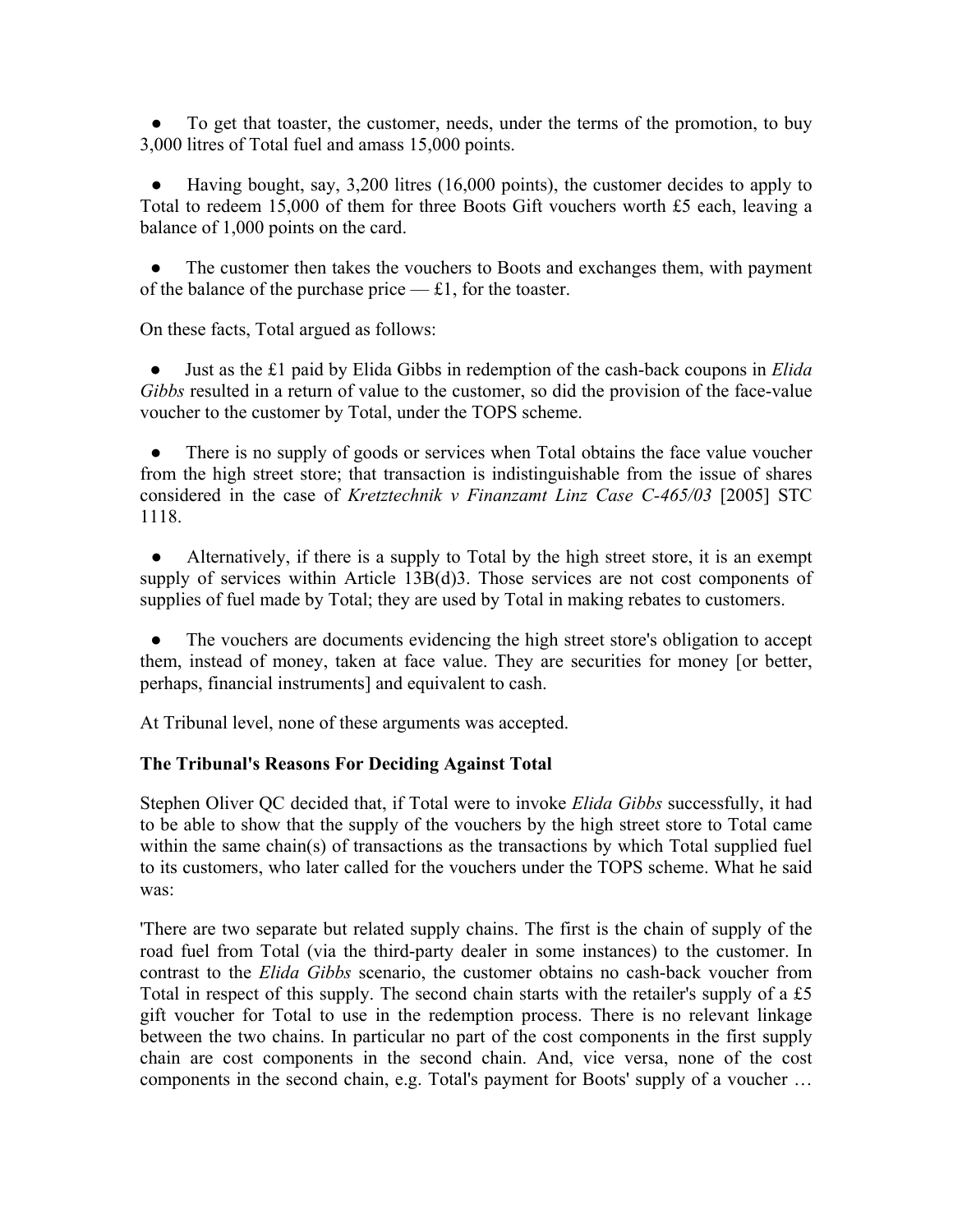plus a part of the cost of administering the TOPS scheme, can properly be ascribed to Total's supply of the 50 litres of road fuel.'

# **What Are The Vat Chains Of Supply?**

But the Tribunal's analysis had critically misrepresented Total's contention. It was never part of Total's case that *spending* £5 to buy the £5 Boots voucher provided the 'retrospective discount'; the discount was the *transfer* of the voucher to the customer when he or she (having bought the requisite quantity of Total fuel) called for it. The price paid by Total for the vouchers on their issue was, of course, important. It quantified the value of the rebate given by reference to the cost of the voucher (as per *Argos Distributors Ltd v Commissioners of Customs and Excise Case C-288/94* [1996] STC 1359. But that's all. And the fallacy of the Tribunal's conclusion is then obvious if you look closely at these chains of supply.

• The first chain of supply is that of fuel. This commenced with Total, in the case of a third-party dealer involved an intermediate supply, and ended up with the customer. Under the TOPS promotion, each sale of fuel to that customer, whether by Total direct or via a dealer-owned site, can be specifically tracked and the transfer of the voucher is a return of value by Total against the consideration it had earlier received and in recognition of those cumulative supplies of fuel.

The second chain of supply is the provision, in our example, of the toaster by Boots. This is entirely a matter between Boots and the customer. Total is not part of that transaction and its purchase of the voucher is irrelevant.

• There is, perhaps, a third chain of supply, starting with the issue of the voucher and ending with its acceptance in part payment for the toaster. But this is a very arid chain of supply and (as HMRC accepts) produces no VAT at all.

# **The Judge's Decision On Chains Of Supply**

Sir Andrew Park agreed with Total's analysis and decided that the principle of *Elida Gibbs* applied to the TOPS scheme. That principle is that, where a trader supplies goods (or, no doubt, services) for a stated consideration but under a sales promotion arrangement is obliged to pay an amount away to the ultimate consumer or to an intermediary in the chain of supply, the consideration upon which the trader should be finally liable to VAT is to be reduced by the amount so paid away.It is true that what was paid away in TOPS was in the form of a voucher rather than money. However, that did not change the result. It was clear that Total transferred vouchers to customers because of the terms on which fuel was supplied to the customers. When a customer who joined the TOPS scheme filled up his car with fuel at the Total station (or at a dealer station supplying Total fuel), he did so on terms that he would pay the full price charged at the pumps but would be entitled to receive a voucher from Total if the current fuel purchase and other purchases which he made were large enough to qualify. Conversely, Total was committed to transfer vouchers to customers as part of the terms on which fuel was supplied.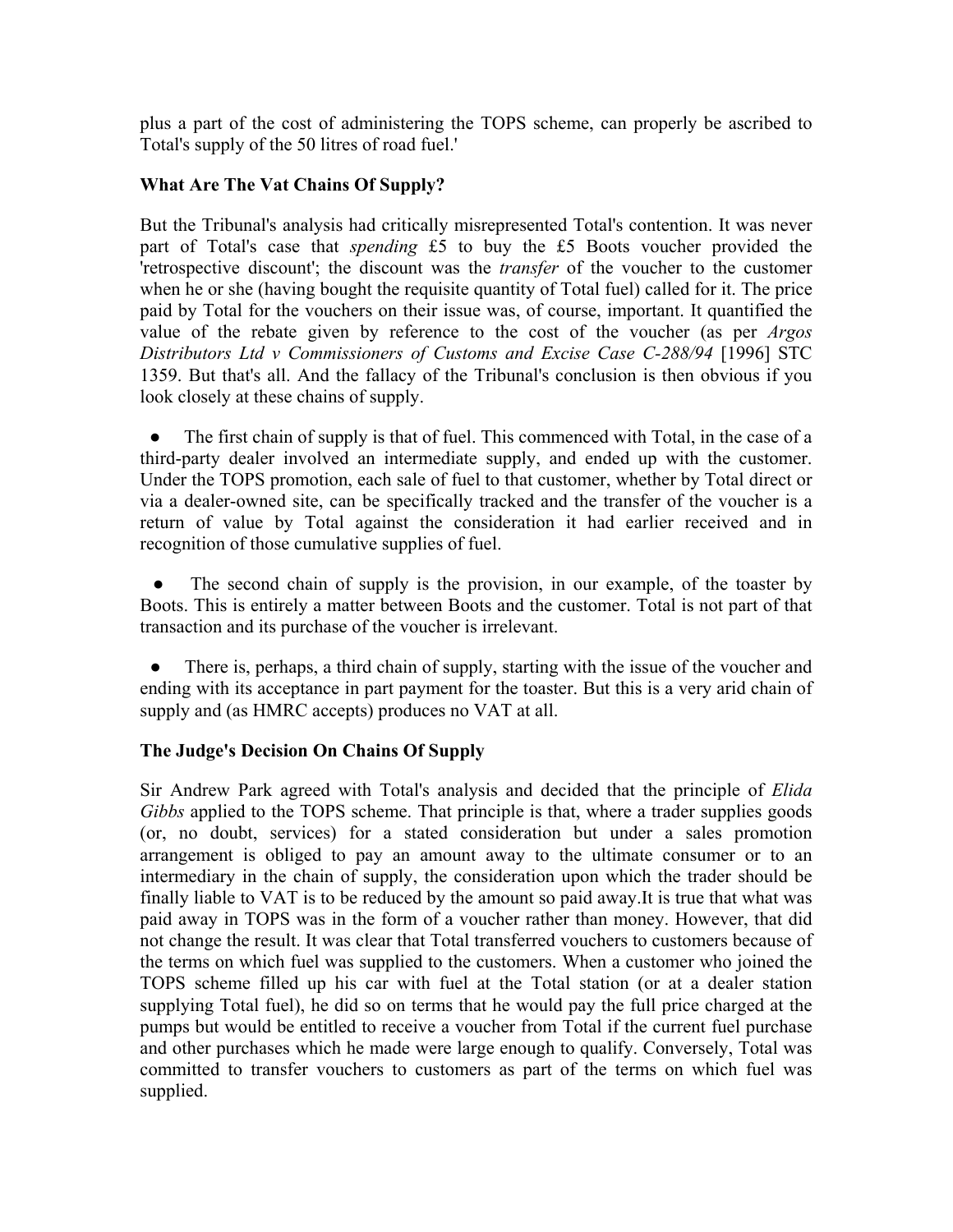## **Broad effect of** *Elida Gibbs* **not confined to facts**

Commenting on *EC Commission v Germany Case C-427/98* [2003] STC 301) Sir Andrew Park observed that the ECJ had reaffirmed the full force and ambit of the *Elida Gibbs* decision. *EC Commission v Germany* had concerned infraction proceedings brought by the Commission on the ground that Germany had retained in its domestic VAT law provisions which were incompatible with *Elida Gibbs*. However, despite attempts by the German and the UK governments to persuade the Court to reconsider its judgment in *Elida Gibbs*, it was clear that the analysis in *Elida Gibbs* was upheld.Interestingly, the Judge referred, at one point, to paragraphs 26 to 30 of the ECJ judgment in *Elida Gibbs*, where emphasis was placed on Article 11A(1)(a) of the Sixth Directive, rather than just Article 11C(1), whose words, he felt, would not perfectly fit the situation of the cash-back scheme. The Court had expressed the view that it would not have been in conformity with the Directive for the taxable amount used to calculate the VAT chargeable to the manufacturer (Elida Gibbs), to exceed the sum finally received by it. Otherwise the principle of neutrality would not be complied with. The decisions in *Elida Gibbs* and *Total* were really concerned with the ambit of Article 11A(1)(a) — what constitutes consideration for VAT purposes — rather than with the narrower question of what type of payment is a rebate within Article  $11C(1)$ . We suspect, though, that it is the fact that in the TOPS scheme (as in the cash-back scheme in *Elida Gibbs*) the return of value was made in recognition of past supplies to the customer — and not as an inducement to receive future supplies — that will be the key to understanding this decision. There may, for example, be difficulty in applying what Sir Andrew Park has said to situations, like those in *Primback*, where interest-free credit is offered for current or future purchases and where the expense of providing this is a cost component of the principal supply.

# *The attainment of this neutrality — (implications of* **Kuwait***?)*

What neutrality means is essentially that VAT should not be charged on an amount greater than the true proceeds of the transaction of supply and this must take account of what the trader has to part with. As the Judge observed:

'If Total's scheme was a pure money scheme and a customer who had purchased 1,000 litres at Total stations, paying £1,000 at that stage, was entitled to receive £5 from Total, the true cost of the fuel to the customer falls from £1,000 to £995. That is all that, in the end, the customer has paid.'It would offend the neutrality principle if Total was required to pay VAT by reference to £1,000, not £995. This case is almost the same as that. The difference is that Total is able to meet its commitment to the customer at a cost to itself of £4.50, not £5. The neutrality principle still requires that Total should not be liable to pay VAT by reference to £1,000, but it is complied with if Total is liable to pay VAT by reference to £995.50. That is the result for which Total contends. HMRC's case is that it should be liable to pay VAT by reference to £1,000.'

Incidentally, *Kuwait Petroleum*, which was relied on heavily by HMRC, was thought to be largely irrelevant, as the issue there was the treatment of the redemption goods and not the consideration received for the supply of fuel.